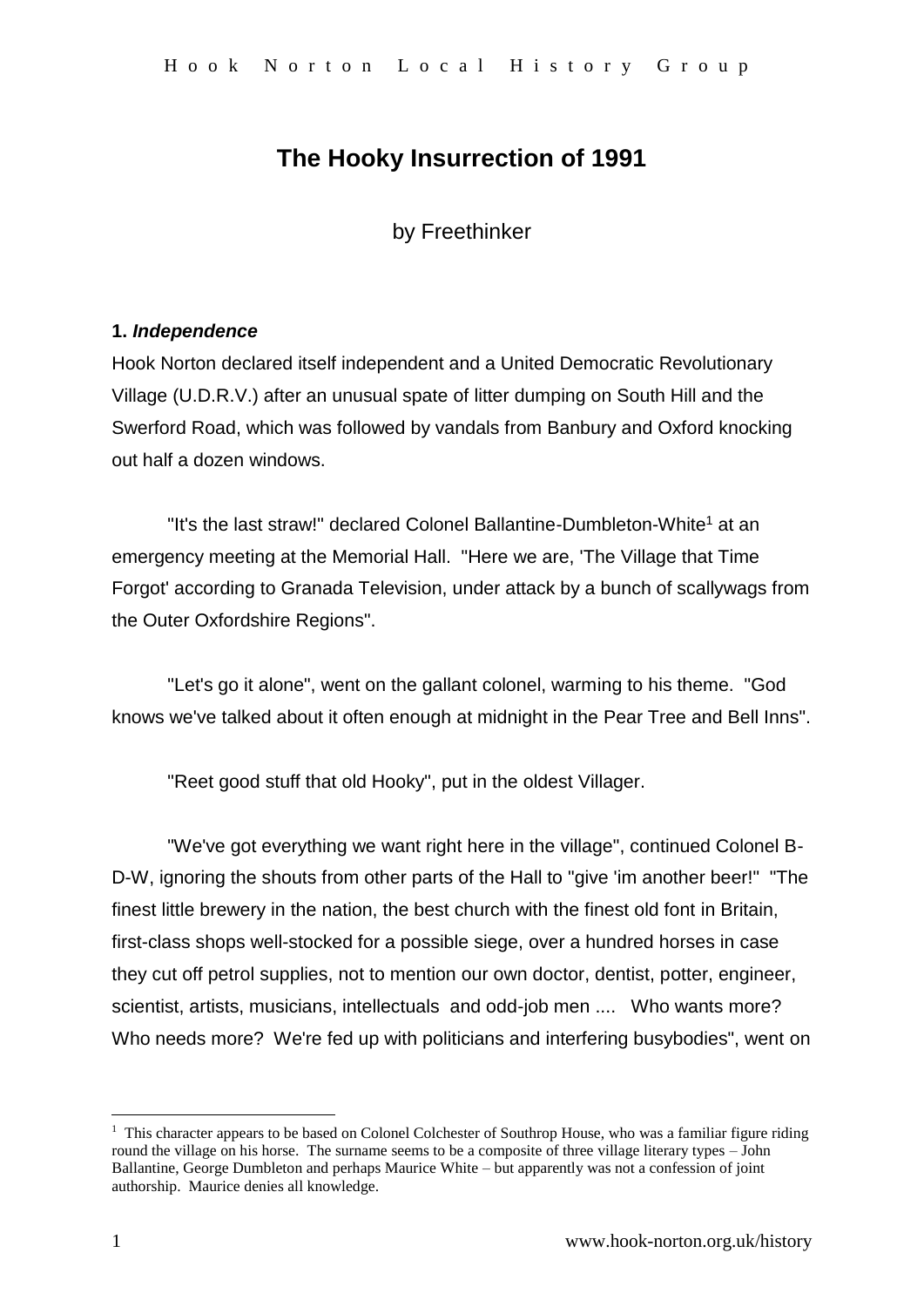the Colonel, amid cries of mounting enthusiasm. "Let's declare the village U.D.R.V. and make it Hooky for Hookyites. Who says Aye?"

"Aye - Aye - Aye", thundered the assembled villagers, and plans were put into operation immediately to carry out the ambitious plan. Barriers were erected at all entry points - across the old railway bridge at the top of the hill on Swerford Road, near the Railway Tavern on the Bloxham Road, at the cross roads by The Gate Hangs High, and two near the bend at the Pear Tree Inn. Craftily, all border points were situated near to public houses, so there was no shortage of volunteer guards.

The Colonel, and his Revolutionary Committee, made provision for possible attempts to starve village revolutionaries out of their Hooky hideaway by buying up 200,000 cans of baked beans and storing them under the stage in the Memorial Hall, thus bringing on the stories in the *Guardian* and *Mail* of "Mystery Banbury Bean-Eaters" causing a county-wide shortage of baked beans.

Visitors to the village, as well as businessmen and bureaucrats and workers from the various public services, were vetted at all entry points and - providing they satisfied Hooky Home Guards as to their genuineness - were allowed to move freely in and out. No attempt was made to seek national publicity for, as Colonel B-D-W pointed out, "We're just trying to start a revolution - not start a war!"

The first sign of trouble came when a Cherwell District Council officer was refused entry at Checkpoint Pear Tree. Apparently, the Planning Officer, who was on his way to inspect an outside loo in Brick Hill, was upset, not so much by being refused entry to Independent Hooky, as by being described as a "f------ furriner" by the old Villager who was sitting on a firkin of Hooky Ale on duty.

It is suspected that an adverse report from this interfering bureaucrat was leaked to the one member of the Raving Monster Loony Runner Bean Party in the House of Commons, who rose at Westminster on the very next day, to ask the potent question: "Is the Prime Minister aware that a Village in North Oxfordshire has declared itself Independent, and What Is He Going To Do About It?"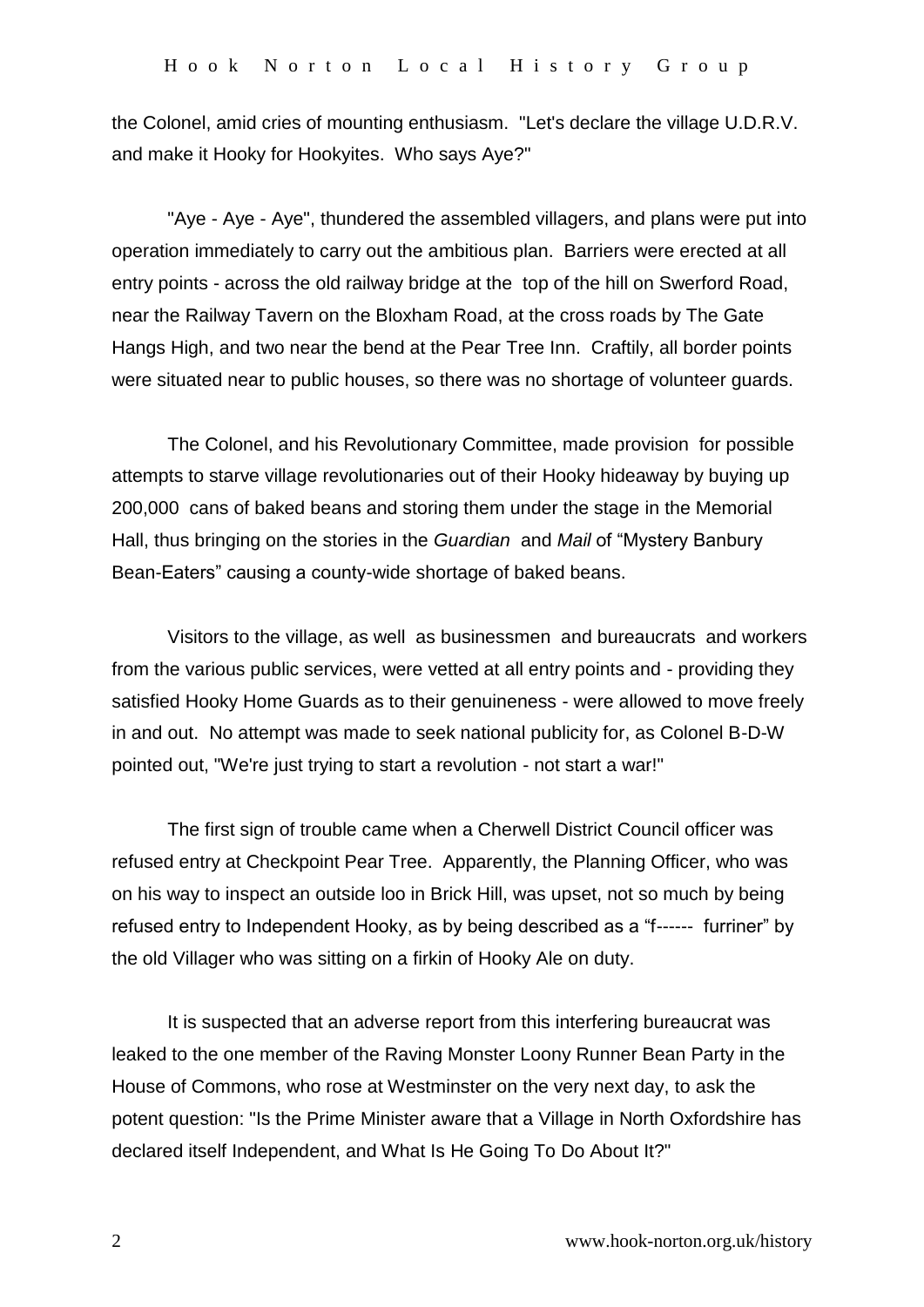#### **2.** *The Threat*

One week after Hook Norton declared itself U.D.R.V., Colonel Ballantine-Dumbleton-White, the elected leader of the Revolutionary Parish Council, received a telephone call from an influential member of the Oxfordshire County Council.

"What the devil is going on up there in North Oxfordshire, Colonel?" asked the county dignitary after engaging in the usual pleasantries.

"We've just had enough, Councillor", the Colonel told him in his brisk manner. "The whole village seemed to be spending its entire time cleaning up after louts, picking up plastic drink bottles and litter, not to mention excavating rubbish dumped wholesale behind our hedges and trees, and repairing windows and doors broken by vandals over whom we have no control. We were up to our eyes and ears in it. We won't stand for it. And we just won't take any more!"

The VIP's blink could almost be heard at the other end of the line. "But do you realise that questions have been asked in the House of Commons about your going UDRV?" went on the Councillor, after gathering together his senses. "No town or village has ever opted out of the United Kingdom. It's ... it's ridiculous", he spluttered.

"Nothing of the sort", interjected the Colonel. "You've got to realise, Councillor", he went on, warming to his theme, "that Hook Norton—or as we prefer to call it, Hooky—is, and always has been, an exceptional place. A very exceptional place", he emphasised.

"How do you mean?" asked the man in Oxford, intrigued despite his intention to be very severe.

"Well, for one thing, many of our villagers never ever leave the village. Many have never seen the sea, for example. And many regard the occupants of surrounding villages like Swerford and Wigginton as foreigners, species from another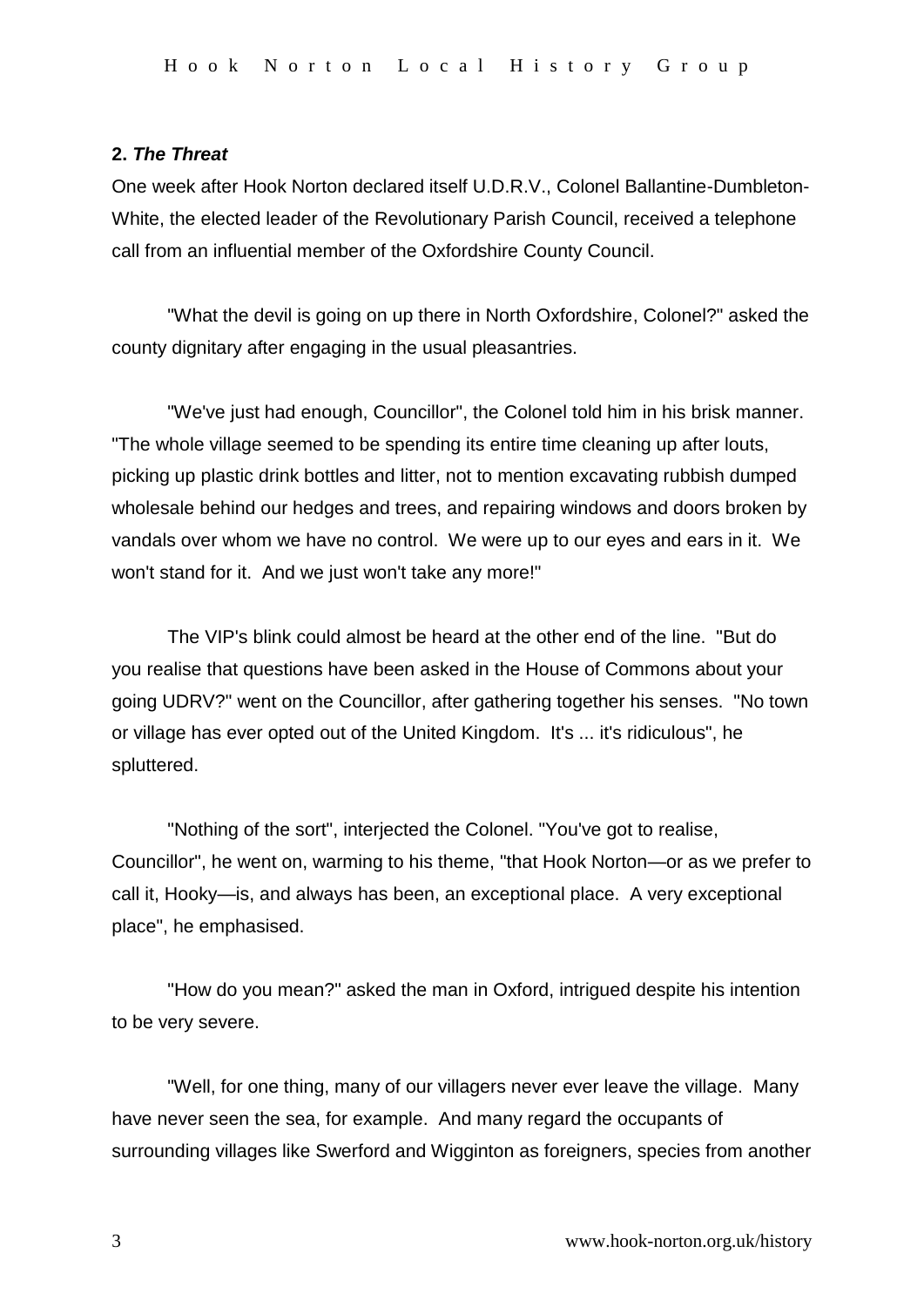planet. I came here in 1956", went on the Colonel; "that's 35 years ago and I am only now becoming accepted by many of my fellow villagers".

"My God!" whispered the County Councillor. "You mean., you mean, you're a bit like that village described by H.G. Wells ... the Village that Voted the Earth was Flat?" With awe he now realised that the whole matter was far from a temporary joke.

"I wouldn't go as far as that", answered the gallant Colonel. "Hookyites do NOT consider the Earth flat. But it's my earnest belief that some of them even today think that they will be far better off running their own affairs".

"So the business is actually serious?"

"There's no doubt of it", briskly replied the gallant Colonel. "Our struggle was described in the Revolutionary Council the other day as a Battle against Bureaucracy and Bums from Outside. Another suggested we should erect prominent signs 'Ignore the Bastards', but I am thankful to say that that motion was turned down by a good majority. Suffice it to say that we have - perhaps temporarily, but time alone will decide that - voted ourselves Independent. Personally, we think we'll be better off that way. After all, we've got everything we want right here in the village—our own water supply, brewery, shops, fire brigade, plus every kind of professional class, including doctors, accountants, dentists, veterinary surgeons, scientists, artists, second-hand garages and a whole range of tradesmen, from plumbers to television engineers".

There was such a pregnant pause on the other end of the line that the Colonel thought there must have been a disconnection. "Are you there?" he finally enquired.

"My God, you're all mad", said the Councillor hoarsely. Then, being a true politician, he dropped the velvet glove and showed the iron fist. "You'll never get away with it!" he yelled.

"That so?" said the Colonel sweetly.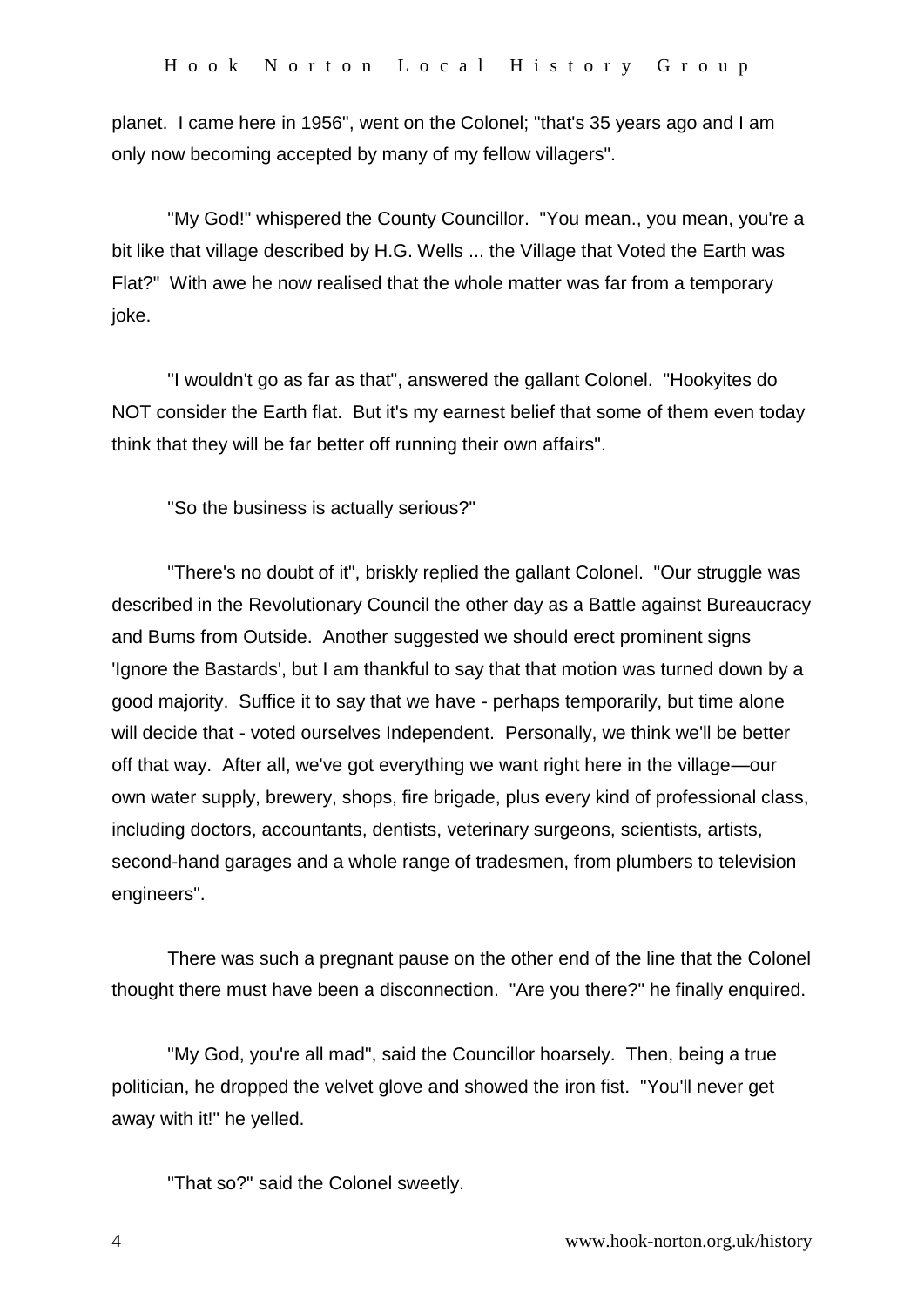"What about the rates?" roared the County Councillor. "What about those important road signs that the Council has so kindly put up indicating that 70 foot articulated lorries cannot go from Bell Hill into Park Road? What about the trash collecting, the grass cutting, the planning permissions, the signs about canines not being allowed to deposit foreign matter on to roadside verges and gardens? What are you going to do without all those good things?"

"You must be joking", came back the Colonel sarcastically. "You can take away all your road signs and stuff them where they'll do you most harm. And as for the verge cutting, signs and planning permissions we'll be better off without them. "Let me tell you, Councillor", went on the Colonel, a steely tone edging a voice that used to make Nazi generals quake in their jackboots. "We have some ideals here, and we're going to run our own affairs until our just demands are met".

"What demands are those?" asked the Oxford bureaucrat, curious in spite of his outrage.

"We are demanding much more say in our own affairs, simply because we think we know best what makes Hooky tick. We want the right to punish litter-louts and vandals by bringing out the stocks that have, for two hundred years, been lying in the barn at Farmer Brown's as chicken roosts. And we demand the right to guard all entry points to the village, from the Pear Tree to the Gate Hangs High, to keep out undesirables. Until these demands are met, you can tell the country - from the PM down - that Hooky will stay independent!"

The County Councillor finally lost patience. "Let me tell you, you ... you ... jumped up Village Mussolini", he exploded. "I was encouraged - yes, kindly asked to ring you as leader of your anarchist village crew to try to sort this business out man to man. Hook Norton Independent Village, eh? Pah. I have to inform you, Colonel", he added, in the sort of voice an income tax inspector uses to ask one to come in and see him, "that certain steps are even now being taken to bring Hooky to heel .... What they are, I am not at liberty to disclose but they shall be ... the terrors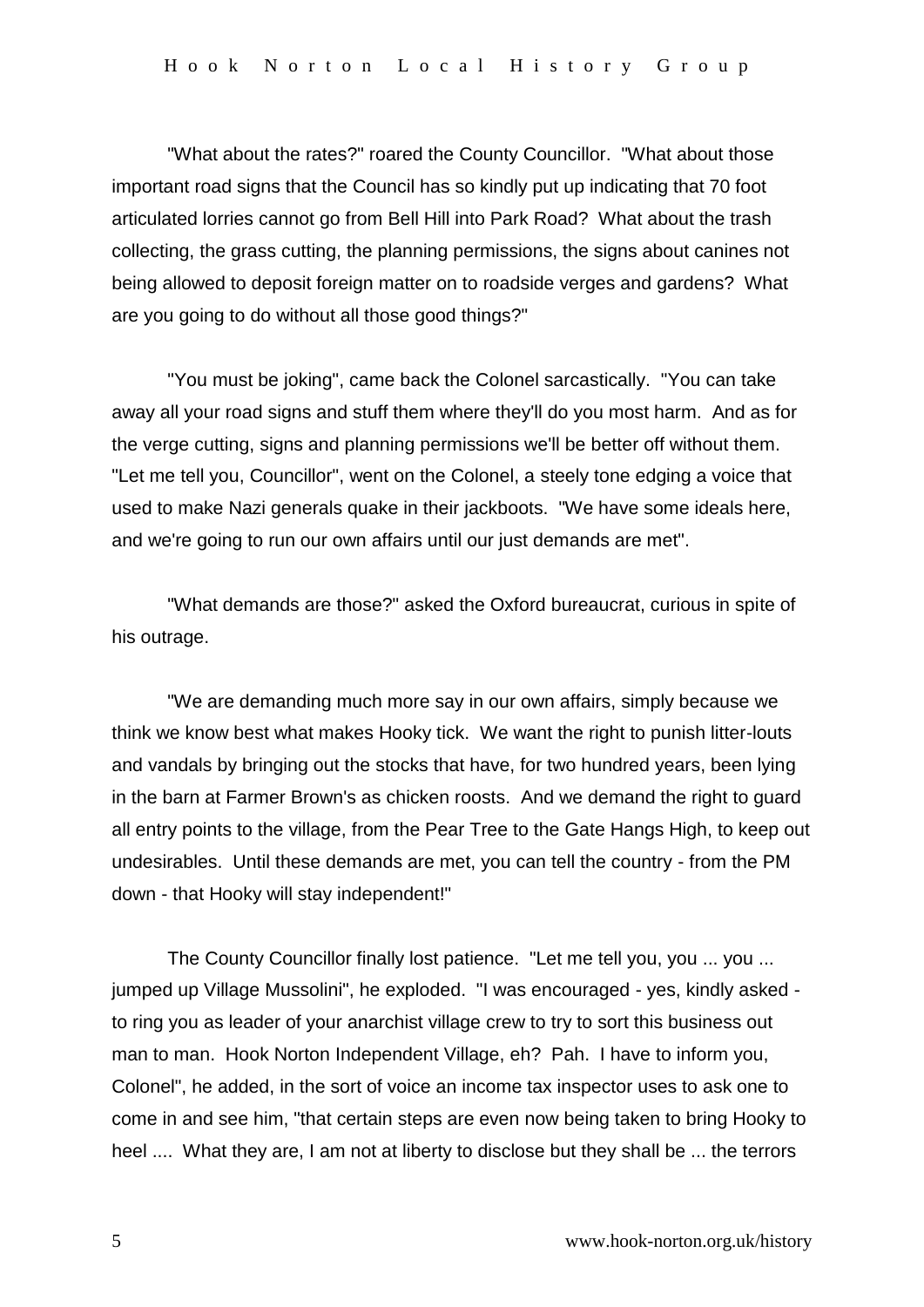of the earth. Do not say later", he concluded before putting down the phone with a bang, "that you have not been warned".

#### **3.** *Heady Days*

Within one week of receiving (in triplicate) threats from an Oxfordshire County Councillor that the Hooky rebellion would be crushed without mercy, the Village Revolutionary Committee met in the Memorial Hall under its leader, Colonel B-D-W, and decided on counter-measures.

"We've got them on the run", the gallant Colonel cried jubilantly. "We must strike them hard where it hurts. On the seats of their pants!" It was he, after all, who had sounded the first peal of the revolt. His battle-cry was: "We won't stand for it. We won't take it any more! We'll just have to break away from what we consider a disunited and dirty United Kingdom".

At the next emergency meeting of the villagers, the oath was confirmed: "Hooky will Go It Alone!" The village promptly was put upon a war footing. Checkpoints at the Pear Tree, the Gate, the Railway Inn and the Wheatsheaf were reinforced. Production at the Brewery was stepped up. More cans of beans, together with large supplies of essentials like tea, coffee, salt and pepper, peas and prunes, were smuggled in by night. The threat of starvation was averted although gaseousness proliferated.

Allotment holders were encouraged to dig trenches as well as "Digging for Victory". The Silver Band played martial music outside The Bell each lunchtime, outstanding favourites being "The British Grenadiers", "My Way", "You'll Never Walk Alone", and a new Hooky Anthem to replace "The Queen" composed by Dr Wolfgang A. Hardbottle, the first verse of which went:

We know what is best for old Hooky We'll fight to the last drop of beer, Great Britain may think that we're kooky But we're making our last stand right here.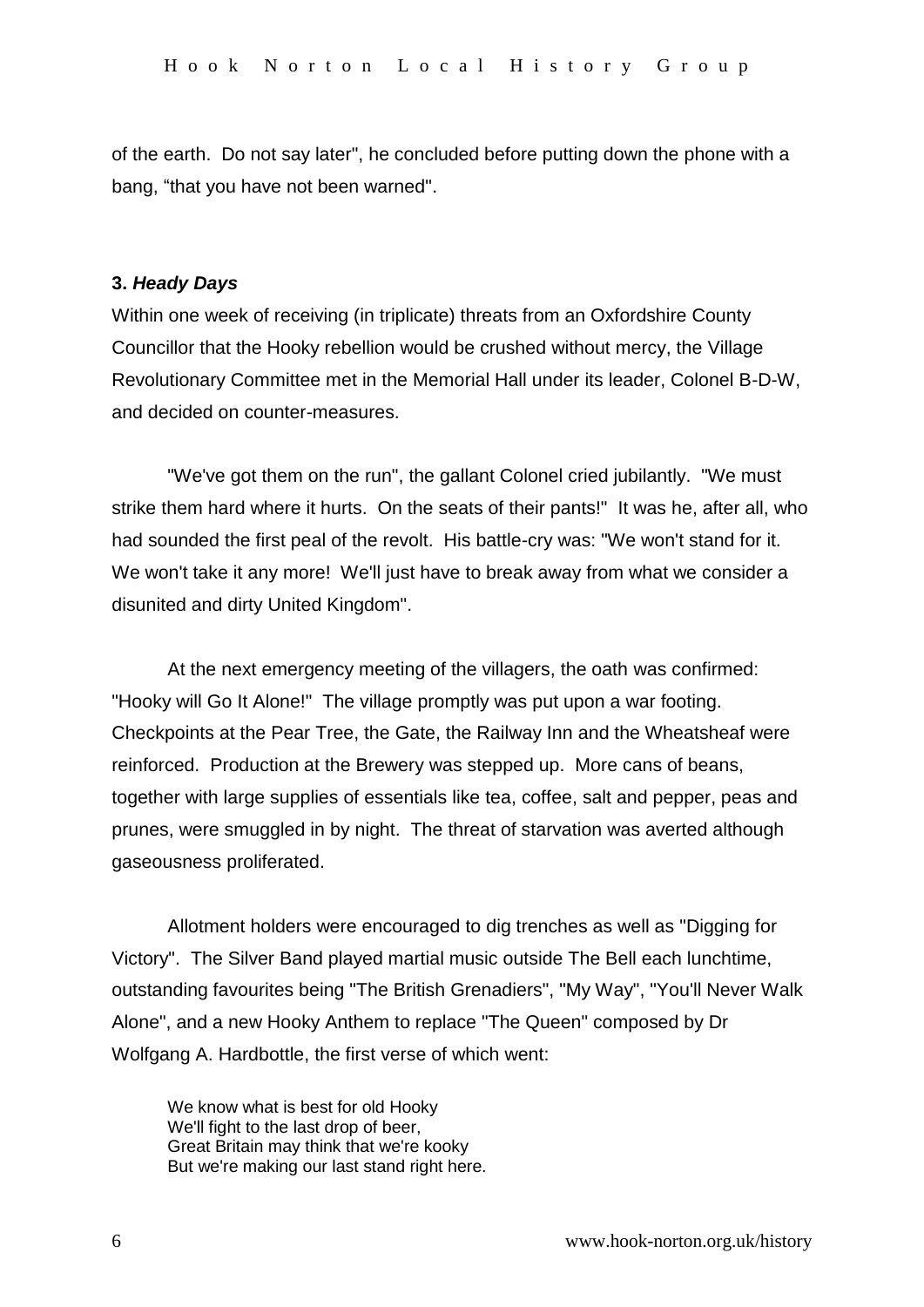Freed from the pulverising pulchritude of district, county and national bureaucracy, the Hooky parish council swore to wipe out unemployment, crime, poverty, class distinction, alcoholism, expensive housing, adultery and unhappiness. Stocks were reintroduced and set up near the bus shelter. Minor offenders spent one hour in them. Perpetrators of more serious disorders were obliged to sit there for most of the day in their underclothes, the object of scorn and ridicule. Outright villains (such as black marketeers) were stocked all night and pelted with rotten eggs.

Hooky prospered during these heady days. A communal cleaning company was set up called "Hooky Cleaners". Householders who had been constantly and vainly soliciting help in the windows of the Village Shop and the Post Office found squads of bright, cheerful and energetic fellow-villagers descending upon them at a mutually-agreed rate of £3 per hour. Second-hand goods and clothing were sold daily by volunteers in the Sports Club, thus providing superior quality products without the 17.5% VAT, and the proceeds were turned over to the Revolutionary Fund.

As a result of debates in the House over the Phenomenon, hordes of newspapermen flocked to the various checkpoints where they received daily free beer and wrote glowing accounts of the village success in an alcoholic daze with headlines like:

## **LUCKY HOOKY - THE VILLAGE GOING IT ALONE** and **HAPPY HOOKY - THE VILLAGE THAT HAS VOTED FOR MERRIE ENGLAND**

Early attempts by outside authorities to bring Hooky to heel were farcically unsuccessful. When water was cut off at the mains, Hookyites simply used the various springs around the village. Fair exchange replaced filthy lucre - one lettuce for ten tea bags and a dozen eggs for one chicken. Dr Milton Friedman telegraphed from the USA that he would like to become the Honorary President of the one place in the world that (to use his own words) "showed some common horse sense".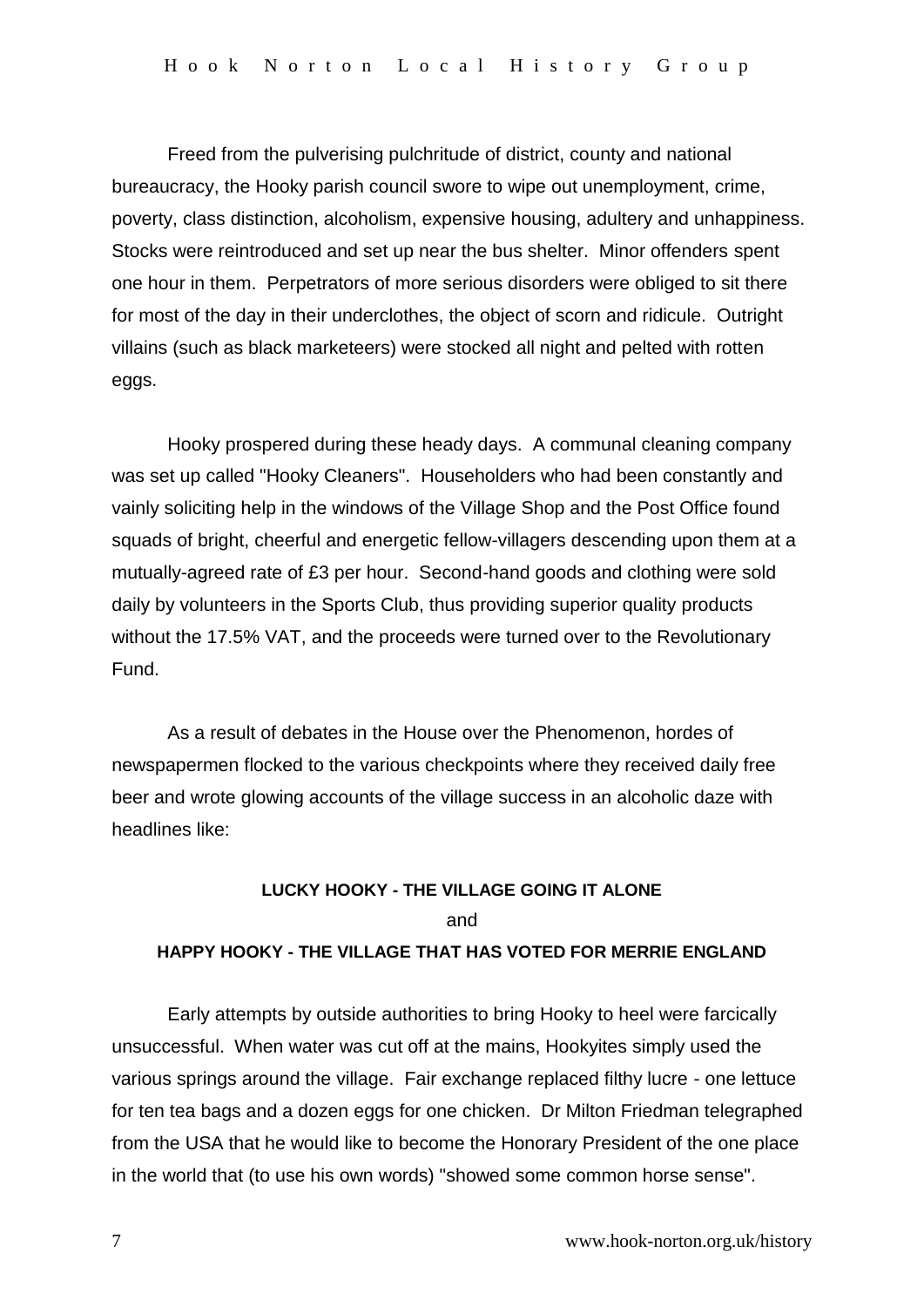A state of blissful euphoria descended upon Hooky as villagers made love and war by candle-light after the MEB had been ordered to cut off electricity. All seemed too good to be true. And it was. On the night of September 30th, while the Council was in full session, a Hooky U.D.R.V. Irregular rushed in to report helicopters over South Hill. Tanks were trundling noisily along the road from Great Tew. And a detachment of the Black Watch encamped at Wigginton, their bagpiper ordered to make the night hideous with cacophonic squealings. It was all too plain that the Powers That Be were not prepared to let Hooky enjoy its idyllic freedom.

#### **4.** *The Final Showdown*

Hooky's lead had been followed by similar action by another Midland village, Cleeve Prior, which had also declared independence and issued "passports" to its residents. Cleeve's action, however, was more the nature of a *Passport to Pimlico* stunt and Hookyites sniffed when they saw pictures in the press of their "rivals" dressed up like panto clowns. Hooky's insurrection by contrast had been a deadly serious affair and Whitehall and the national press were quick to see the significance of the revolution. Although a few of the press corps deserted Hooky for the "Cleeve gig", most newspapermen stayed close to the four checkpoints guarding Hooky, set up cunningly by the side of popular pubs.

"There's absolutely no comparison in the quality of the two stories, old boy", explained one gossip writer to a straw-sucking Hooky yokel. "I'm on pretty good expenses from Fleet Street as it is, but the bitter here—that's the real bonus!"

The togetherness induced by the revolt's success - which had as its slogan "We Just Won't Stand For It Anymore" - resulted in a total lack of unemployment, poverty and unhappiness in the village. People actually began to speak to one another, whatever their class, wealth or stature, both in the market place and in the lanes bedecked with autumn berries. Teenagers and seniors alike started to see each other's points of view. Thrown together in such a situation they had little choice. November 5th passed as a bonfire of bonhomie. The giving of gifts became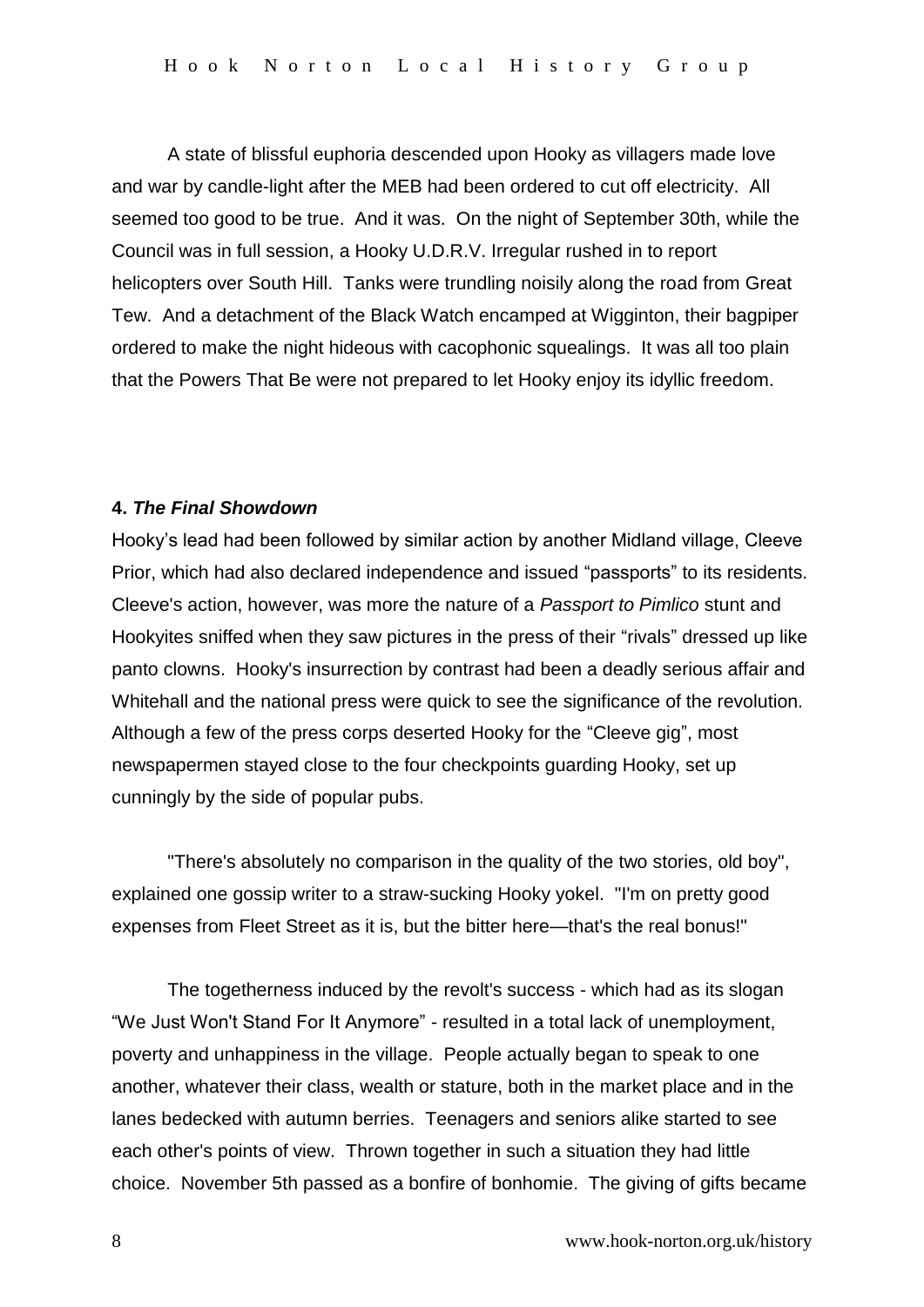a pleasant and common habit. Orchard-owners and allotment-diggers delivered bags of apples and pears, lettuces and potatoes to workers, Hooky guards and OAPs alike. The village teenagers, from hanging out in bus shelters and around the shops, showed "the right stuff" by throwing themselves wholly into the task of defending the village and doing much of the heavy work. National Service, it appeared, had been replaced by "Hooky Service" and it was all to the good.

"Happy as Hooky" became the watchword. And it was clear that the Colonel who had led the Insurrection had been right when he had declared at the start of the Revolt, "What do we need the rest of the UK for, when we have our own beer and water, food and fruit, brains and brawn, shops, vets, firemen, doctors, dentists, musicians and artists, poets and painters? Let's go it alone!"

Alas, Hooky's model of rustic paradise was too ideal to be allowed to continue by the bureaucrats of Cherwell and the politicians of Whitehall. Not to mention the Ministry of Defence, for the hills surrounding the village were soon dotted with the hardware of harsher conflict: tanks, helicopter gunships and, worst of all, the bagpiper of the Black Watch who, from the safety of several fields away near Wigginton, made the nights hideous with his discordant playing of "Scotland the Brave". It was impossible to sleep as all the dogs and cats of the village howled in sympathy - or was it protest? - throughout the evening hours. Most villagers took to having a midday nap.

Matters came to a head when the PM himself was escorted down the hill to the Pear Tree HQ to be met, appropriately it was felt, by one John Miner, a member of the Revolutionary Committee. The Revolution had, of course, been non-political, but some Labour supporters protested that Neil Kinnock, in addition to Mr. Major, should have been summoned. His ears, tuned melodically to Welsh Male Voice Choirs, would - it was argued - have been dinned into sympathetic protest at the bagpiper's cacophony. Colonel B-D-W and the whole Revolutionary Committee have sworn an oath never to reveal what passed between themselves and the PM, in return, it has been rumoured, for a satisfactory denouement.